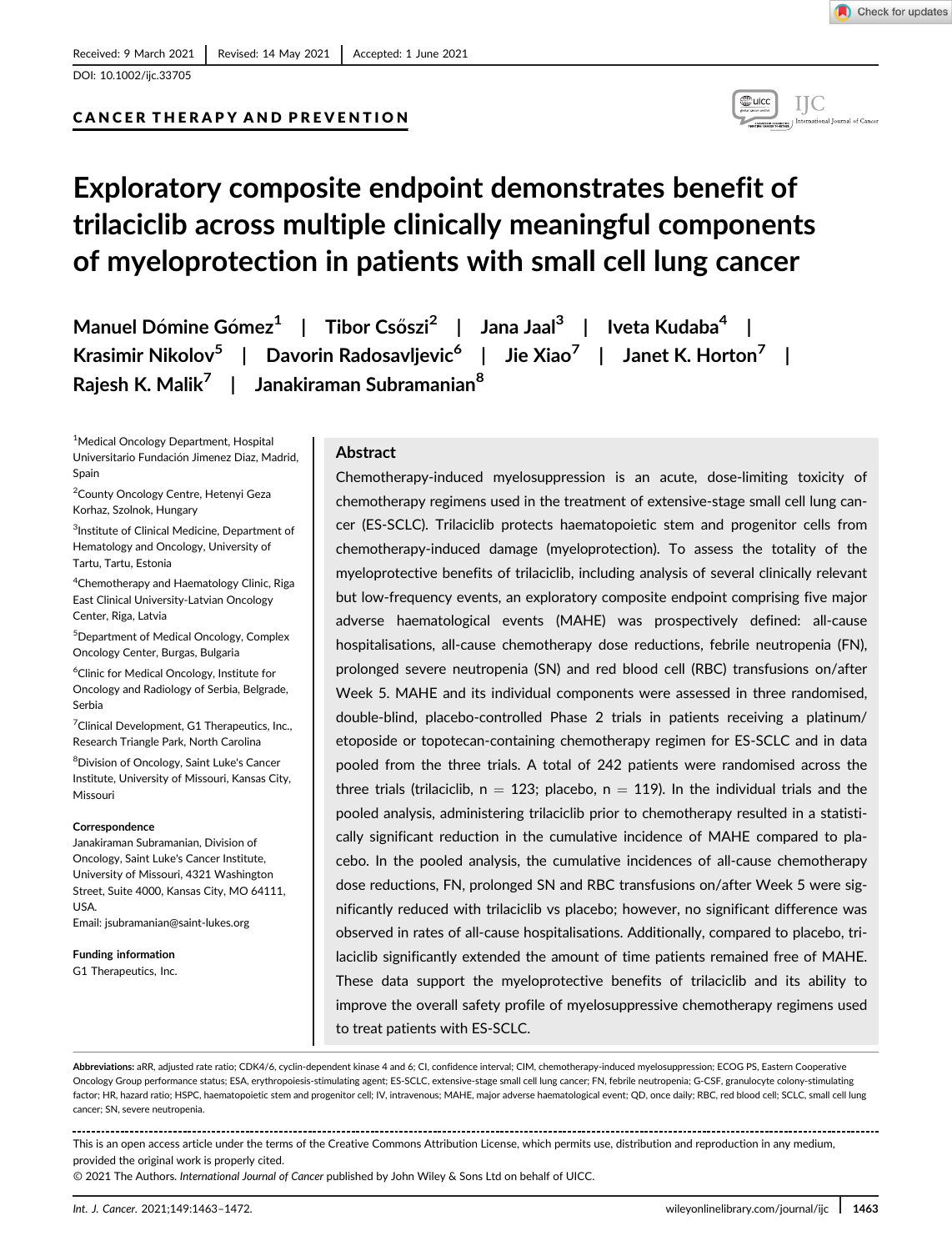#### KEYWORDS

chemotherapy, myelopreservation, myeloprotection, myelosuppression, small cell lung cancer, trilaciclib

#### What's new?

Chemotherapy-induced myelosuppression is common in patients with small cell lung cancer and both the ensuing chemotherapy dose reductions/delays and the supportive care interventions are associated with risks. Trilaciclib has been found to decrease the incidence of chemotherapyinduced myelosuppression in three randomised, placebo-controlled clinical trials of patients with extensive-stage small cell lung cancer. Here, to further assess the myeloprotective effects of trilaciclib, an exploratory composite endpoint of major adverse haematological events was developed. Compared with placebo, trilaciclib reduced the cumulative incidence of major adverse haematological events and increased time to first event, indicating that trilaciclib improves the overall safety of myelosuppressive chemotherapy regimens.

## 1 | INTRODUCTION

Small cell lung cancer (SCLC) is an aggressive disease, with approximately 60% to 70% of patients having extensive-stage SCLC  $(ES-SCLC)$  at diagnosis.<sup>1</sup> Although platinum-based chemotherapy regimens have been the cornerstone of treatment for patients with  $ES-SCLC<sup>1,2</sup>$  the addition of immunotherapy to chemotherapy has led to significant improvements in clinical outcomes and represents a new standard of care for patients with otherwise limited therapeutic options. $3-5$  Most chemotherapeutic agents exert their effects by targeting highly proliferative cells; therefore, in addition to tumour cells, high-turnover normal tissues, such as hair follicles, mucosa and bone marrow, are also damaged. Chemotherapy-induced damage of haematopoietic stem and progenitor cells (HSPCs) in the bone marrow leads to myelosuppression, a common and sometimes life-threatening complication that most commonly manifests as neutropenia, anaemia and/or thrombocytopenia.<sup>6</sup> Indeed, haematological adverse events are among the most frequently reported toxicities associated with chemotherapy-based SCLC treatment regimens.<sup>7</sup> Chemotherapyinduced myelosuppression (CIM) can increase the risk of serious infections and bleeding and negatively impact patients' quality of life. $8-11$ 

CIM is usually managed with chemotherapy dose reductions and/or delays, which may reduce the dose intensity of chemotherapy and potentially impair its therapeutic efficacy.<sup>12-14</sup> Moreover, supportive care interventions for CIM are generally used after the onset of symptoms and only address the deficiency of a single blood cell lineage. Such interventions also carry their own set of risks and limitations. For example, the use of erythropoiesis-stimulating agents (ESAs) to manage chemotherapy-induced anaemia is only effective in approximately 60% of patients and is associated with an increased risk of thromboembolic events.<sup>15,16</sup> Red blood cell (RBC) and platelet transfusions, used to treat anaemia and thrombocytopenia, respectively, are burdensome to patients and carry risks of transfusion reactions, thromboses, alloimmunisation and immunosuppression, and infection.  $9,17-19$  Although primary prophylaxis with granulocyte colony-stimulating factors (G-CSFs) can reduce the

risk of febrile neutropenia (FN) and improve overall survival, use of G-CSFs can lead to adverse effects such as bone pain.20-22 In addition to these challenges, the use of supportive care interventions and the need for hospitalisations owing to CIM and its consequences can incur substantial healthcare resource use and financial costs, resulting in a considerable economic burden on patients, caregivers and healthcare systems.10,23,24 A treatment that can proactively protect against CIM, thereby reducing the need for supportive care and hospitalisations, would therefore be particularly valuable.

Trilaciclib is an intravenous (IV) cyclin-dependent kinase 4 and 6 (CDK4/6) inhibitor indicated to decrease the incidence of CIM. Trilaciclib transiently arrests CDK4/6-dependent HSPCs in the G1 phase of the cell cycle during chemotherapy exposure, thereby protecting bone marrow function from chemotherapy-induced damage (myeloprotection or myelopreservation).<sup>25,26</sup> The myeloprotective effects of trilaciclib differ from the myelosuppressive effects of oral CDK4/6 inhibitors approved for the treatment of hormone receptor–positive breast cancer. The chronic administration of oral CDK4/6 inhibitors results in myelosuppression owing to the sustained blockade of HSPC proliferation in the bone marrow<sup>27</sup>; by contrast, IV infusions of trilaciclib are completed within 4 hours prior to chemotherapy on each day chemotherapy is administered, allowing for more control over HSPC cycle arrest. As a result, HSPCs are protected from damage during exposure to chemotherapy, but are able to resume proliferation afterwards.<sup>26,28</sup> Trilaciclib has been evaluated in three independent, global, multicentre, randomised, double-blind, placebo-controlled Phase 2 trials in which patients with ES-SCLC received trilaciclib or placebo prior to chemotherapy.<sup>29-31</sup> In each individual trial, and in a pooled analysis of data from all three trials, administering trilaciclib prior to chemotherapy led to a reduction in CIM across multiple lineages, along with a reduction in the use of supportive care measures, and improvements in quality of life.<sup>29-32</sup> Notably, the observed myeloprotective effects of trilaciclib were observed in the absence of any detrimental effects on antitumour efficacy.29-32

Because trilaciclib affects multiple haematological and associated outcomes, a predefined, exploratory composite endpoint was used to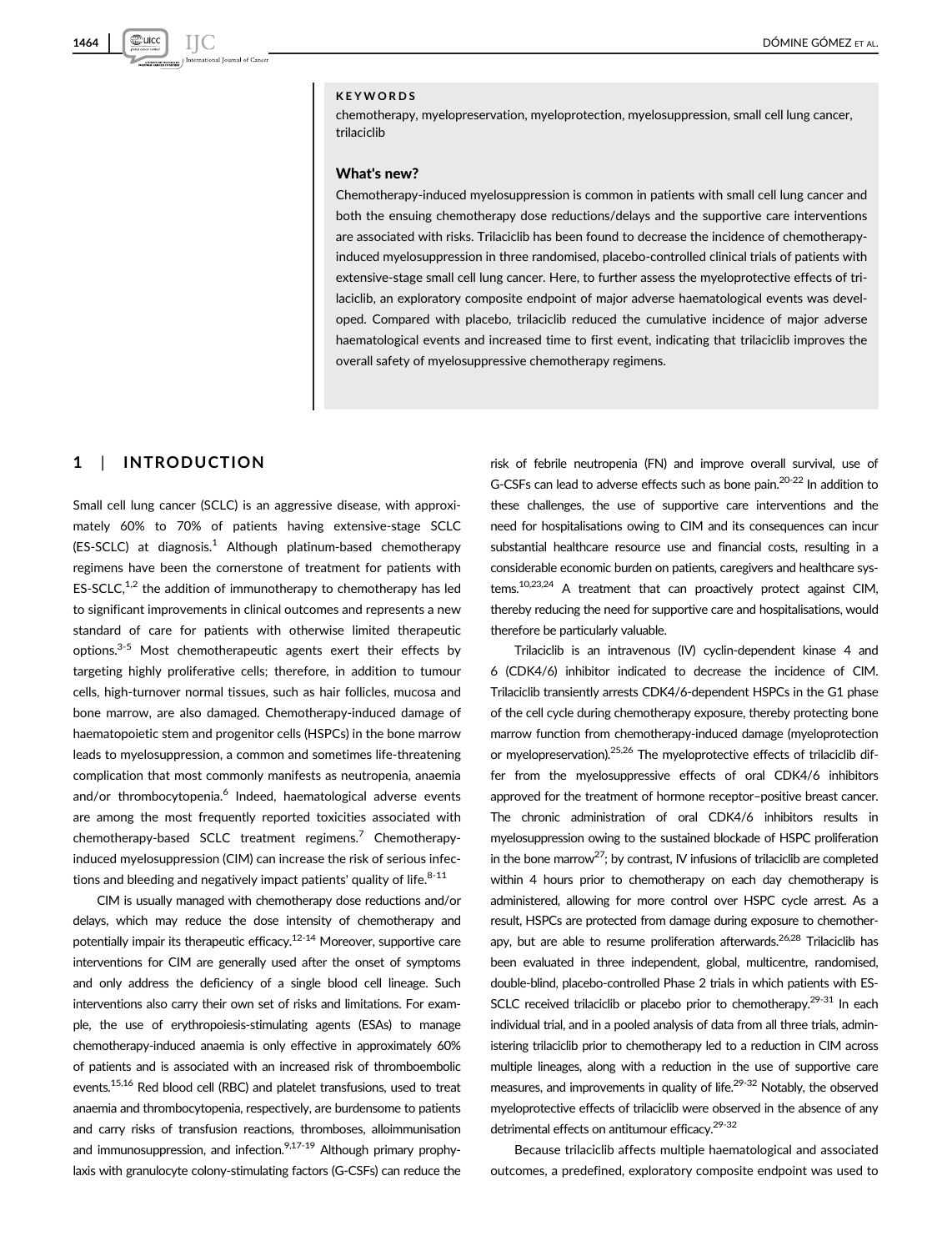assess the totality of benefit with trilaciclib across several clinically meaningful components of myeloprotection. Here, we describe the development of this composite endpoint of major adverse haematological events (MAHE) and present results from each of the three SCLC trials, along with results from the pooled analysis.

# 2 | PATIENTS AND METHODS

# 2.1 | Study design and participants

The three randomised Phase 2 trials were conducted at multiple sites across the United States and Europe. Full details of the study designs have been reported previously.<sup>29-31</sup> In study G1T28-05 (NCT03041311), patients with newly diagnosed ES-SCLC received IV trilaciclib 240 mg/m<sup>2</sup> or placebo QD within 4 hours prior to chemotherapy (IV etoposide 100 mg/m<sup>2</sup> on Days 1, 2 and 3, carboplatin area under the curve 5 and IV atezolizumab 1200 mg on Day 1) on Days 1-3 for up to four 21-day cycles, followed by maintenance therapy without trilaciclib or placebo (IV atezolizumab 1200 mg monotherapy on Day 1 of 21-day cycles). In study G1T28-02 (NCT02499770), patients with newly diagnosed ES-SCLC received IV trilaciclib 240 mg/m<sup>2</sup> or placebo once daily (QD) prior to chemotherapy administration (IV etoposide 100 mg/m<sup>2</sup> on Days 1, 2 and 3, and carboplatin area under the curve 5 on Day 1) on Days 1-3 of each 21-day cycle. In study G1T28-03 (NCT02514447), patients with previously treated ES-SCLC received IV trilaciclib 240 mg/m<sup>2</sup> or placebo QD prior to chemotherapy (0.75 or 1.5 mg/m<sup>2</sup> topotecan) on Days 1-5 of each 21-day cycle.

In each study, eligible patients were aged ≥18 years with confirmed ES-SCLC and had measurable disease by Response Evaluation Criteria in Solid Tumors version 1.1, adequate organ function and an Eastern Cooperative Oncology Group performance status (ECOG PS) of 0-2. Patients were ineligible if they presented with symptomatic brain metastases requiring immediate treatment, and, for studies G1T28-05 and G1T28-02, if they had received prior systemic therapy for SCLC. For study G1T28-03, patients were excluded if they had a history of topotecan treatment, and they must have had disease progression during or after first- or second-line chemotherapy and been eligible to receive topotecan.

In each study, primary prophylaxis with G-CSF and use of ESAs was prohibited in cycle 1, although therapeutic G-CSF was allowed; after cycle 1, supportive care, including G-CSF and ESAs, was allowed as needed. RBC and platelet transfusions were allowed per investigator discretion throughout the entire treatment period.

Each study was conducted in accordance with the Declaration of Helsinki and Good Clinical Practice guidelines of the International Council for Harmonisation, and the protocols and all study-related materials were approved by the institutional review board or independent ethics committee of each participating site. All patients provided written informed consent.

# 2.2 | MAHE composite endpoint

The MAHE composite endpoint is comprised of five individual components that are clinically relevant but low-frequency consequences of

CIM (Table 1). These include all-cause hospitalisations, all-cause chemotherapy dose reductions, FN, prolonged severe neutropenia (SN; defined as absolute neutrophil count  $\leq 0.5 \times 10^9$  cells/L lasting >5 days) and RBC transfusions on/after Week 5. RBC transfusions before Week 5 were excluded to ensure that analyses of potential benefit were not confounded by the residual effect of previous treatment.

For each MAHE component, the number of events was counted as the number of events (all-cause hospitalisations, FN, RBC transfusions on/after Week 5) or cycles (all-cause chemotherapy dose reductions, prolonged SN) with a unique start date during the treatment period. The cumulative incidence of MAHE was obtained by summing the total number of events across the prespecified components. The cumulative incidence of MAHE and its individual components was assessed for each individual trial and using pooled data across the three trials, including a subgroup analysis conducted according to age (<65 years, ≥65 years), sex, ethnic group (White, non-White) and region (USA, non-USA). The time to first occurrence of a MAHE, defined as the time from the date of randomisation to the first event observed among all MAHE components, was assessed for each individual trial and using pooled data.

## 2.3 | Statistical analysis

The aim of the pooled analysis was to understand the effects of trilaciclib with greater statistical precision, particularly for low-frequency endpoints such as those related to RBCs and for specific patient populations with limited numbers in the individual trials. The pooled analysis set included all randomised patients in study G1T28-05, all randomised patients in the Phase 2 part of study G1T28-02 and patients receiving trilaciclib or placebo plus topotecan 1.5 mg/m<sup>2</sup> in the Phase 2 part of study G1T28-03. Breslow-Day testing was used to assess the statistical validity of data integration. $32$ 

The treatment effect of trilaciclib compared to placebo was assessed using a negative binomial regression model, adjusting for duration of treatment in weeks or number of cycles. To adjust for potential variability between patients, the models included common stratification factors of ECOG PS (0 or 1 vs 2 in the pooled analysis and individual studies), presence of brain metastases (yes vs no in

|  | <b>TABLE 1</b> |  |  | Components of the MAHE composite endpoint |  |  |  |  |  |
|--|----------------|--|--|-------------------------------------------|--|--|--|--|--|
|--|----------------|--|--|-------------------------------------------|--|--|--|--|--|

| All-cause hospitalisations (per week) <sup>a</sup>                                                                   |
|----------------------------------------------------------------------------------------------------------------------|
| All-cause chemotherapy dose reductions (per cycle) <sup>b</sup>                                                      |
| Febrile neutropenia (per week) <sup>a</sup>                                                                          |
| Prolonged severe neutropenia (ANC < 0.5 $\times$ 10 <sup>9</sup> cells/L lasting<br>>5 days; per cycle) <sup>b</sup> |
| RBC transfusions on/after Week 5 (per week) <sup>b</sup>                                                             |
| Abbreviations: ANC absolute neutrophil count: MAHE major adverse                                                     |

Abbreviations: ANC, absolute neutrophil count; MAHE, major adverse haematological event; RBC, red blood cell. <sup>a</sup>Captured in assessment of safety.

**b**Myelosuppression endpoints.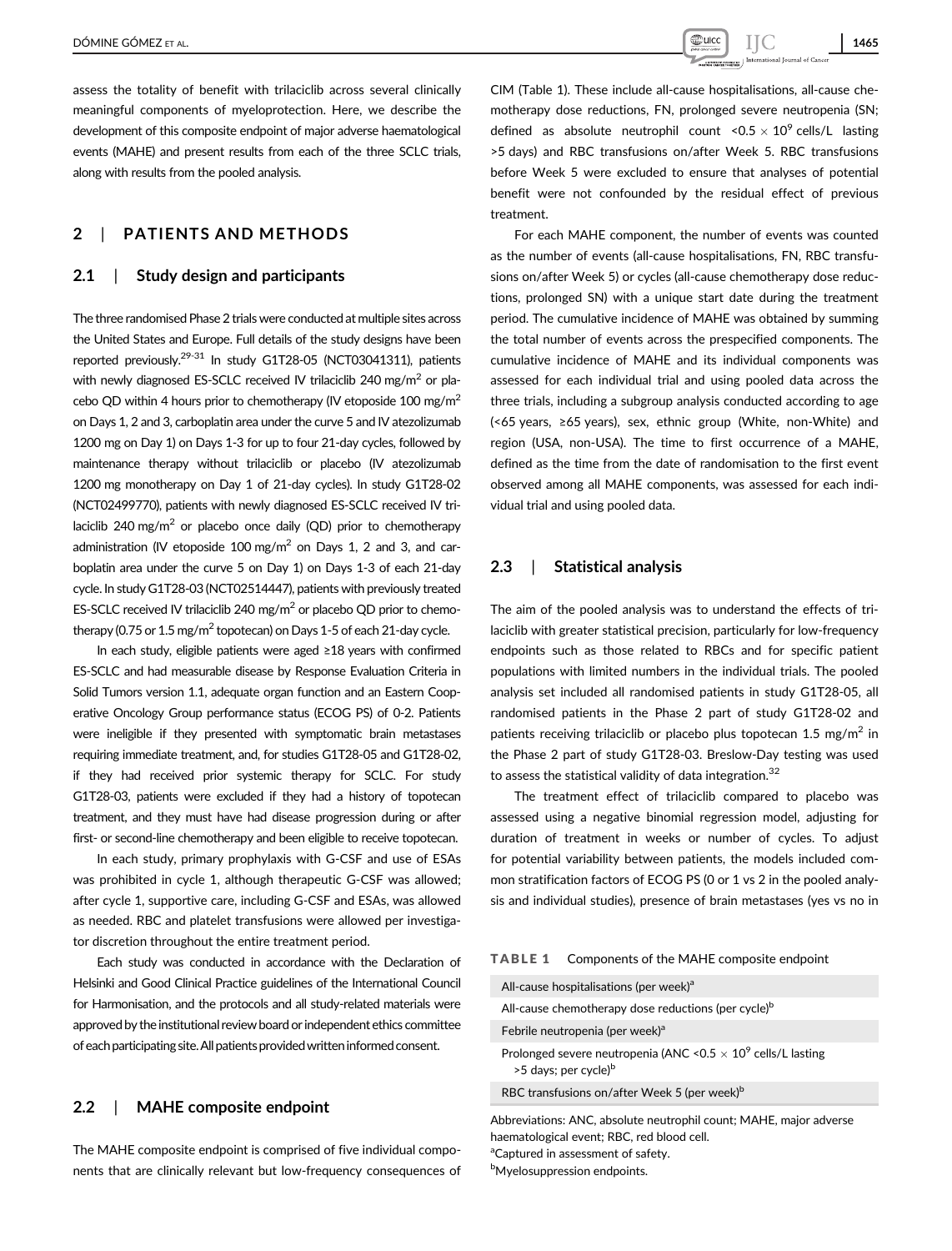

#### TABLE 2 Cumulative incidence of MAHE composite endpoint

| <b>Trilaciclib</b> | Placebo   | Adjusted rate ratio (95% CI) <sup>b</sup>                   | P-value  |
|--------------------|-----------|-------------------------------------------------------------|----------|
| 0.058              | 0.132     | 0.437                                                       | .0029    |
| $n = 54$           | $n = 53$  | $(0.253, 0.754)^c$                                          |          |
| 0.031              | 0.106     | 0.246                                                       | .0002    |
| $n = 39$           | $n = 38$  | $(0.118, 0.510)^d$                                          |          |
| 0.114              | 0.267     | 0.455                                                       | .0201    |
| $n = 32$           | $n = 29$  | $(0.234, 0.884)$ <sup>e</sup>                               |          |
| 0.054              | 0.139     | 0.355                                                       | < 0.0001 |
| $n = 123$          | $n = 119$ | $(0.245, 0.513)^f$                                          |          |
|                    |           | MAHE composite endpoint (event rate per week <sup>a</sup> ) |          |

Abbreviations: CI, confidence interval; ECOG PS, Eastern Cooperative Oncology Group performance status; MAHE, major adverse haematological event; n, number of patients.

<sup>a</sup>Data are event rates per week, calculated as the total number of events divided by the total duration in weeks.

<sup>b</sup>Calculated using the negative binomial method, adjusting for duration of treatment in weeks.

<sup>c</sup>Stratification factors of ECOG PS (0 or 1 vs 2) and presence of brain metastases (yes vs no) included as fixed effects.

dStratification factor of ECOG PS (0 or 1 vs 2) included as a fixed effect.

eStratification factors of ECOG PS (0 or 1 vs 2) and sensitivity to first-line treatment included as fixed effects.

f Stratification factors of ECOG PS (0 or 1 vs 2), presence of brain metastases (yes vs no) and study (G1T28-05, G1T28-02, G1T28-03) included as fixed effects.



FIGURE 1 Cumulative incidence of MAHE by week in the individual studies (A-C). MAHE, major adverse haematological event [Color figure can be viewed at [wileyonlinelibrary.com\]](http://wileyonlinelibrary.com)

the pooled analysis and G1T28-05) and sensitivity to first-line treatment (sensitive vs resistant in G1T28-03) as these stratification factors have previously been shown in SCLC trials to predict treatment outcomes.33-35 Study (G1T28-05, G1T28-02 and G1T28-03 in the pooled analysis) was also included as a fixed effect in order to adjust for potential variability between studies. The analyses of cumulative incidence of FN, prolonged SN and RBC transfusions included corresponding baseline laboratory values as covariates. Adjusted rate ratios (aRRs) for trilaciclib vs placebo and 95% confidence intervals (CIs) were generated, along with 2-sided P-values. For subgroup analyses, treatment-by-subgroup interactions were tested using a negative binomial method adjusting for duration of treatment in weeks, with stratification factors (ECOG PS [0 or 1 vs 2], presence of brain metastases [yes vs no] and study [G1T28-02, G1T28-03 and G1T28-05]), treatment, subgroup and treatment-by-subgroup interaction as fixed effects. Time to first MAHE was assessed using KaplanMeier methodology, and descriptive statistics (hazard ratio [HR], 95% CI and 2-sided P-value) were generated.

## 3 | RESULTS

#### 3.1 | Study participants

Between 12 October 2016 and 1 June 2018, 242 patients were randomised across the three studies (trilaciclib prior to chemotherapy,  $n = 123$ ; placebo prior to chemotherapy,  $n = 119$ ). Three patients were enrolled in both G1T28-02 and G1T28-03; however, only data from G1T28-02 were included in the pooled analysis for these patients.

Patient demographics and baseline disease characteristics were generally comparable across the trilaciclib and placebo groups, with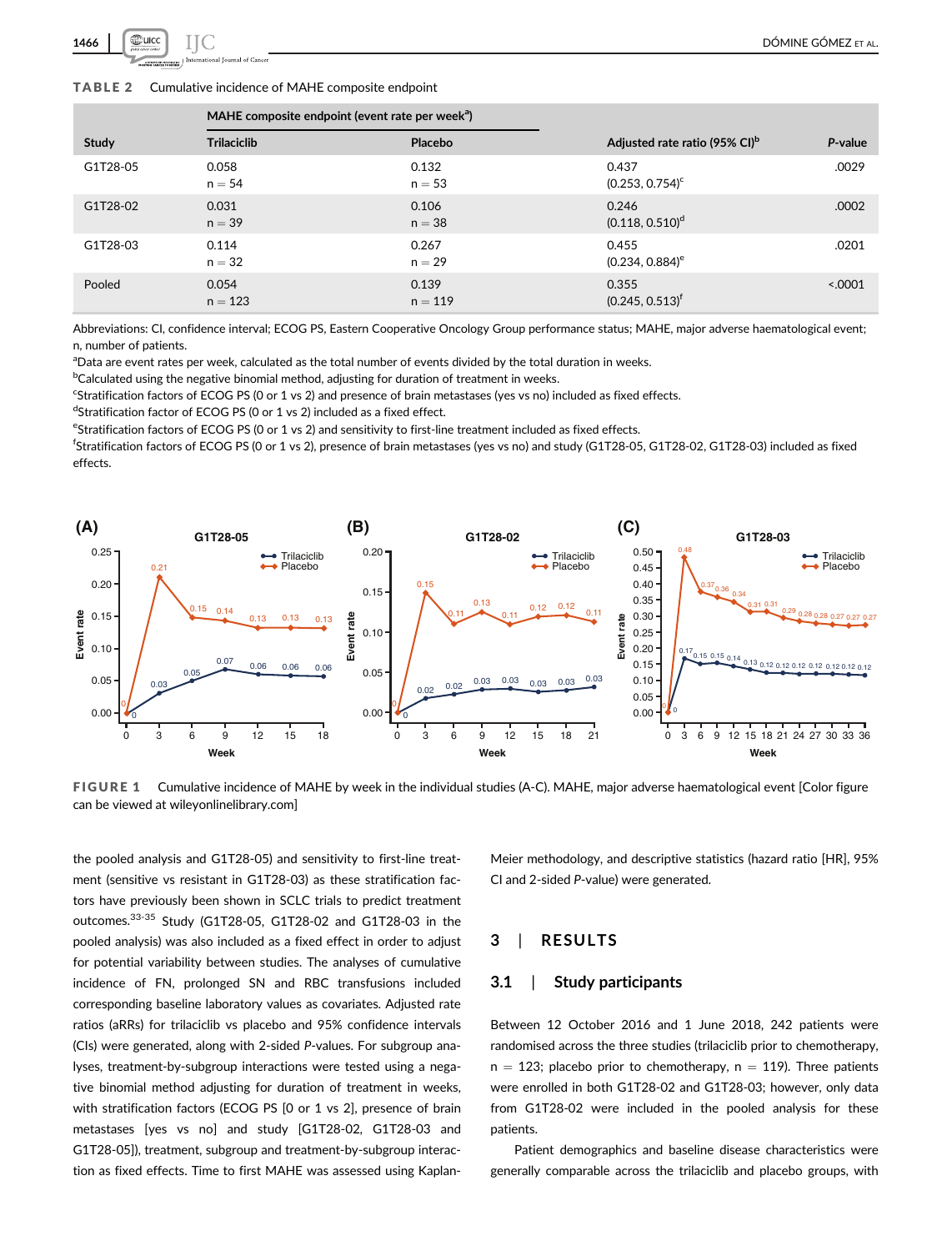both populations having a median age of 64 years. Of the patients receiving trilaciclib/placebo, 98%/92% were White, 43%/48% were from the United States and 88%/90% had an ECOG PS of 0 or 1. There were slightly more men and current smokers in the trilaciclib group than in the placebo group (72% vs 61% and 40% vs 30%, respectively).<sup>32</sup>

The Breslow-Day test result for homogeneity of the odds ratios for neutrophils (occurrence of SN) was  $P = .1049$ , and results for homogeneity of the odds ratios for RBC endpoints were  $P = .9241$  (occurrence of Grade 3 or 4 decreased haemoglobin levels) and  $P = .3547$  (occurrence of RBC transfusions on/after Week 5), suggesting that the treatment effect of trilaciclib on neutrophil- and RBC-related endpoints was statistically consistent across the three trials.<sup>32</sup>

## 3.2 | Cumulative incidence of MAHE

In each of the three individual trials, aRRs of <1 indicated that, compared to placebo, administration of trilaciclib prior to chemotherapy resulted in a statistically significant reduction in the cumulative incidence of MAHE (Table 2). Cumulative incidence of MAHE was also clinically and statistically significantly lower for trilaciclib than for placebo in the pooled analysis (Table 2). Across all three individual trials the cumulative incidence of MAHE was higher in the placebo arm than in the trilaciclib arm by Week 3 and remained higher throughout the treatment period (up to Week 18 in study G1T28-05, Week 21 in G1T28-02 and Week 36 in G1T28-03; Figure 1).

Subgroup analysis of the MAHE composite endpoint in the pooled dataset indicated that, compared to placebo, administering trilaciclib consistently reduced the cumulative incidence of MAHE across all subgroups evaluated (Table 3). None of the treatment-by-subgroup interactions were statistically significant (all  $P > .05$ ), indicating that trilaciclib had similar effects vs placebo regardless of baseline characteristics of age, sex, ethnic group and region.

# 3.3 | Cumulative incidence of individual MAHE components

The cumulative incidences of the separate MAHE components in the individual studies and in the pooled analysis are shown in Table 4. Event rates of all-cause chemotherapy dose reductions were significantly reduced for trilaciclib vs placebo in the pooled analysis and in studies G1T28-05 and G1T28-02. Event rates of prolonged SN were significantly reduced for trilaciclib vs placebo in the pooled analysis and in studies G1T28-05 and G1T28-03. Event rates for RBC transfusions on/after Week 5 were significantly reduced for trilaciclib vs placebo in the pooled analysis and in studies G1T28-02 and G1T28-03. The event rate of FN for trilaciclib vs placebo was significantly reduced in the pooled analysis and was numerically reduced in the individual trials. There was no significant difference between the trilaciclib and placebo groups

## TABLE 3 Pooled analysis of cumulative incidence of MAHE by subgroup

|                                           | <b>Trilaciclib</b>   | Placebo |  |  |  |
|-------------------------------------------|----------------------|---------|--|--|--|
| Age, n                                    |                      |         |  |  |  |
| <65 years                                 | 66                   | 61      |  |  |  |
| Event rate <sup>a</sup>                   | 0.051                | 0.102   |  |  |  |
| Adjusted rate ratio (95% CI) <sup>b</sup> | 0.461 (0.265, 0.801) |         |  |  |  |
| $\ge 65$ years                            | 57                   | 58      |  |  |  |
| Event rate <sup>a</sup>                   | 0.058                | 0.176   |  |  |  |
| Adjusted rate ratio (95% CI) <sup>b</sup> | 0.303 (0.185, 0.496) |         |  |  |  |
| Sex, n                                    |                      |         |  |  |  |
| Male                                      | 89                   | 73      |  |  |  |
| Event rate <sup>a</sup>                   | 0.041                | 0.102   |  |  |  |
| Adjusted rate ratio (95% CI) <sup>b</sup> | 0.330 (0.196, 0.555) |         |  |  |  |
| Female                                    | 34                   | 46      |  |  |  |
| Event rate <sup>a</sup>                   | 0.085                | 0.204   |  |  |  |
| Adjusted rate ratio (95% CI) <sup>b</sup> | 0.466 (0.286, 0.760) |         |  |  |  |
| Ethnic group, n                           |                      |         |  |  |  |
| White                                     | 120                  | 110     |  |  |  |
| Event rate <sup>a</sup>                   | 0.054                | 0.140   |  |  |  |
| Adjusted rate ratio (95% CI) <sup>b</sup> | 0.346 (0.236, 0.506) |         |  |  |  |
| Non-White                                 | 3                    | 9       |  |  |  |
| Event rate <sup>a</sup>                   | 0.082                | 0.117   |  |  |  |
| Adjusted rate ratio (95% CI) <sup>b</sup> | 0.678 (0.105, 4.363) |         |  |  |  |
| Region                                    |                      |         |  |  |  |
| USA, n                                    | 53                   | 57      |  |  |  |
| Event rate <sup>a</sup>                   | 0.074                | 0.179   |  |  |  |
| Adjusted rate ratio (95% CI) <sup>b</sup> | 0.401 (0.251, 0.639) |         |  |  |  |
| Non-USA, n                                | 70                   | 62      |  |  |  |
| Event rate <sup>a</sup>                   | 0.039                | 0.102   |  |  |  |
| Adjusted rate ratio (95% CI) <sup>b</sup> | 0.328 (0.185, 0.581) |         |  |  |  |

Abbreviations: CI, confidence interval; ECOG PS, Eastern Cooperative Oncology Group performance status; MAHE, major adverse haematological event.

<sup>a</sup>Data are event rates per week, calculated as the total number of events divided by the total duration in weeks.

**bCalculated using the negative binomial method, adjusting for duration of** treatment in weeks, with stratification factors of ECOG PS (0 or 1 vs 2), presence of brain metastases (yes vs no) and study (G1T28-05, G1T28-02, G1T28-03) included as fixed effects.

in the rates of all-cause hospitalisations in the pooled analysis or in the individual trials.

## 3.4 | Time to first MAHE

Administration of trilaciclib prior to chemotherapy significantly extended the amount of time patients remained free of MAHE compared to placebo. Median time to first MAHE was statistically significantly longer for trilaciclib vs placebo in the pooled analysis (not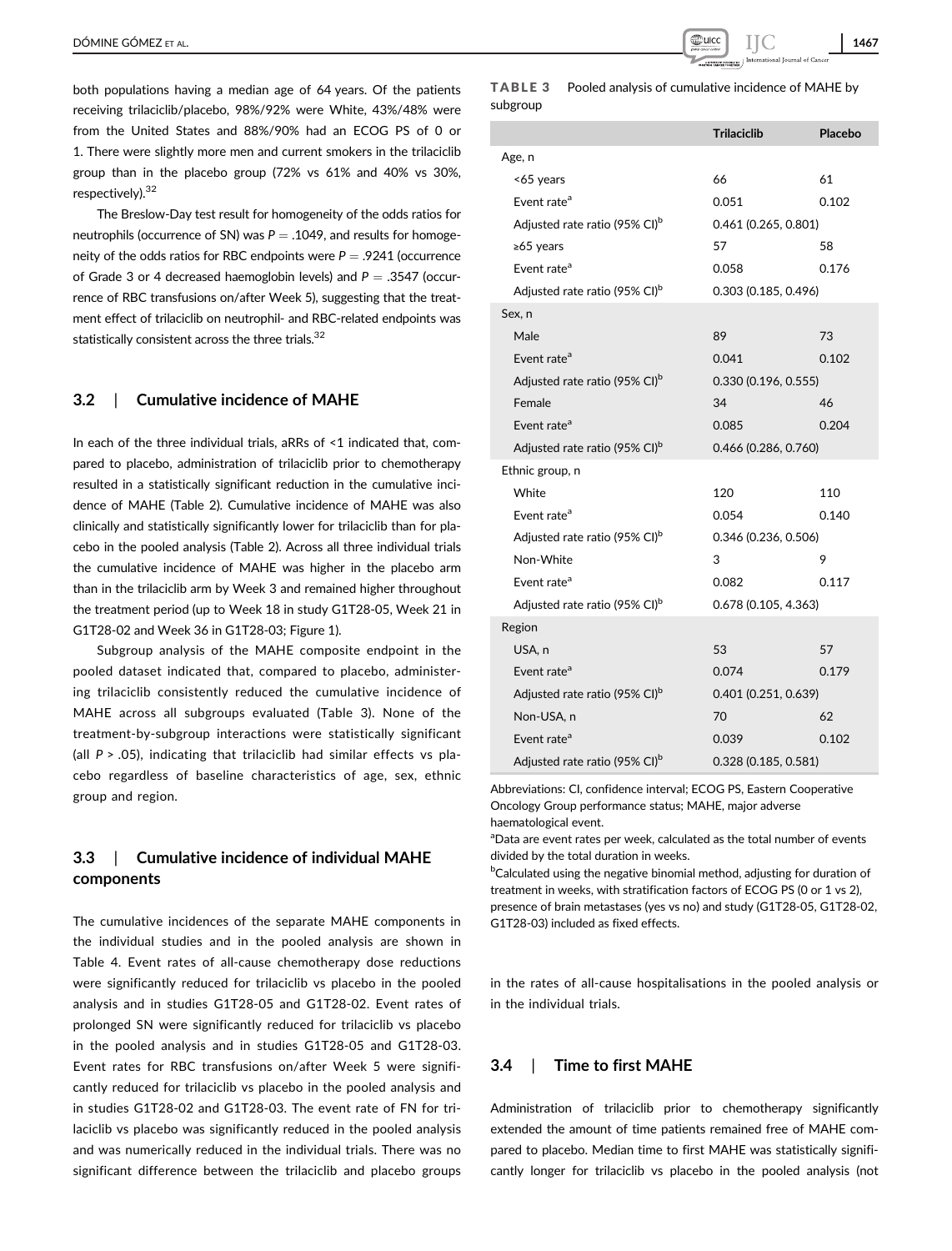

#### TABLE 4 Cumulative incidence of individual MAHE components

| Study  |                                                | $\mathsf{n}$ | All-cause<br>hospitalisations<br>(per week) | All-cause chemo<br>dose reductions (per<br>cycle) | FN (per week)           | <b>Prolonged SN</b><br>(per cycle) | <b>RBC</b> transfusions on/after<br>Week 5 (per week) |
|--------|------------------------------------------------|--------------|---------------------------------------------|---------------------------------------------------|-------------------------|------------------------------------|-------------------------------------------------------|
|        | G1T28-05 Event rate <sup>a</sup>               |              |                                             |                                                   |                         |                                    |                                                       |
|        | Trilaciclib                                    | 54           | 0.032                                       | 0.021                                             | 0.002                   | 0.005                              | 0.017                                                 |
|        | Placebo                                        | 53           | 0.030                                       | 0.085                                             | 0.004                   | 0.170                              | 0.026                                                 |
|        | Adjusted rate<br>ratio (95% CI)b,c             |              | 1.087<br>(0.472, 2.507)                     | 0.242<br>(0.079, 0.742)                           | 0.405<br>(0.042, 3.929) | 0.032<br>(0.004, 0.237)            | <b>NE</b>                                             |
|        | P-value                                        |              | .8443                                       | .0130                                             | .4357                   | .0007                              | .1954                                                 |
|        | G1T28-02 Event rate <sup>a</sup>               |              |                                             |                                                   |                         |                                    |                                                       |
|        | Trilaciclib                                    | 39           | 0.018                                       | 0.022                                             | 0.002                   | 0.000                              | 0.005                                                 |
|        | Placebo                                        | 38           | 0.022                                       | 0.084                                             | 0.007                   | 0.142                              | 0.019                                                 |
|        | Adjusted rate<br>ratio (95% CI) <sup>b,d</sup> |              | 0.611<br>(0.179, 2.087)                     | 0.250<br>(0.079, 0.796)                           | 0.052<br>(0.000, 8.901) | <b>NE</b>                          | 0.190<br>(0.047, 0.777)                               |
|        | P-value                                        |              | .4318                                       | .0189                                             | .2597                   | .9998                              | .0208                                                 |
|        | G1T28-03 Event rate <sup>a</sup>               |              |                                             |                                                   |                         |                                    |                                                       |
|        | Trilaciclib                                    | 32           | 0.020                                       | 0.051                                             | 0.004                   | 0.081                              | 0.026                                                 |
|        | Placebo                                        | 29           | 0.035                                       | 0.116                                             | 0.016                   | 0.223                              | 0.063                                                 |
|        | Adjusted rate<br>ratio (95% CI) <sup>b,e</sup> |              | 0.536<br>(0.170, 1.687)                     | 0.414<br>(0.146, 1.168)                           | 0.225<br>(0.033, 1.528) | 0.366<br>(0.168, 0.800)            | 0.441<br>(0.210, 0.924)                               |
|        | P-value                                        |              | .2863                                       | .0956                                             | .1270                   | .0118                              | .0302                                                 |
| Pooled | Event rate <sup>a</sup>                        |              |                                             |                                                   |                         |                                    |                                                       |
|        | Trilaciclib                                    |              | 123 0.024                                   | 0.028                                             | 0.002                   | 0.020                              | 0.015                                                 |
|        | Placebo                                        |              | 119 0.028                                   | 0.093                                             | 0.008                   | 0.171                              | 0.031                                                 |
|        | Adjusted rate<br>ratio (95% CI)b,f             |              | 0.786<br>(0.427, 1.448)                     | 0.263<br>(0.136, 0.507)                           | 0.278<br>(0.078, 0.991) | 0.097<br>(0.047, 0.202)            | 0.411<br>(0.230, 0.734)                               |
|        | P-value                                        |              | .4403                                       | < .0001                                           | .0485                   | < .0001                            | .0027                                                 |

Abbreviations: CI, confidence interval; ECOG PS, Eastern Cooperative Oncology Group performance status; FN, febrile neutropenia; MAHE, major adverse haematological event; NE, not evaluable; RBC, red blood cell; SN, severe neutropenia.

<sup>a</sup>Calculated as the total number of events divided by the total duration in weeks, or the total number of cycles with an event divided by the total number of cycles.

<sup>b</sup>Calculated using the negative binomial method, adjusting for duration of treatment in weeks or number of cycles.

<sup>c</sup>Stratification factors of ECOG PS (0 or 1 vs 2) and presence of brain metastases (yes vs no) included as fixed effects.

dStratification factor of ECOG PS (0 or 1 vs 2) included as a fixed effect.

eStratification factors of ECOG PS (0 or 1 vs 2) and sensitivity to first-line treatment included as fixed effects.

f Stratification factors of ECOG PS (0 or 1 vs 2), presence of brain metastases (yes vs no) and study (G1T28-05, G1T28-02, G1T28-03) included as fixed effects.

estimable vs 4.1 weeks; HR 0.41 [95% CI: 0.29, 0.60]; P < .0001; Figure 2).

## 4 | DISCUSSION

CIM is common in patients with SCLC and can cause severe complications that negatively impact on patients' health and quality of life. Current management of CIM is often reactive in nature, occurring after the onset of myelosuppression symptoms and is associated with additional risks arising both from supportive care interventions and from chemotherapy dose reductions/delays.<sup>9,13,16-19,22</sup>

To better quantify the overall myeloprotective benefits of trilaciclib, a composite endpoint comprising five MAHE that are clinically relevant consequences of CIM was prospectively defined and assessed in three individual studies in patients with ES-SCLC and in a pooled analysis. The clinically and statistically significant reductions in the MAHE composite endpoint and its individual components support the utility of trilaciclib in protecting HSPCs from chemotherapyinduced damage, as reflected by significant reductions in rates of allcause chemotherapy dose reductions, FN, prolonged SN and RBC transfusions on/after Week 5. Together with previously reported data, these findings support the myeloprotective benefits of trilaciclib in patients with ES-SCLC undergoing chemotherapy.

Although the cumulative incidence of MAHE was significantly reduced with the addition of trilaciclib prior to chemotherapy, trilaciclib did not have a statistically significant effect on the rate of allcause hospitalisations compared to placebo in the individual studies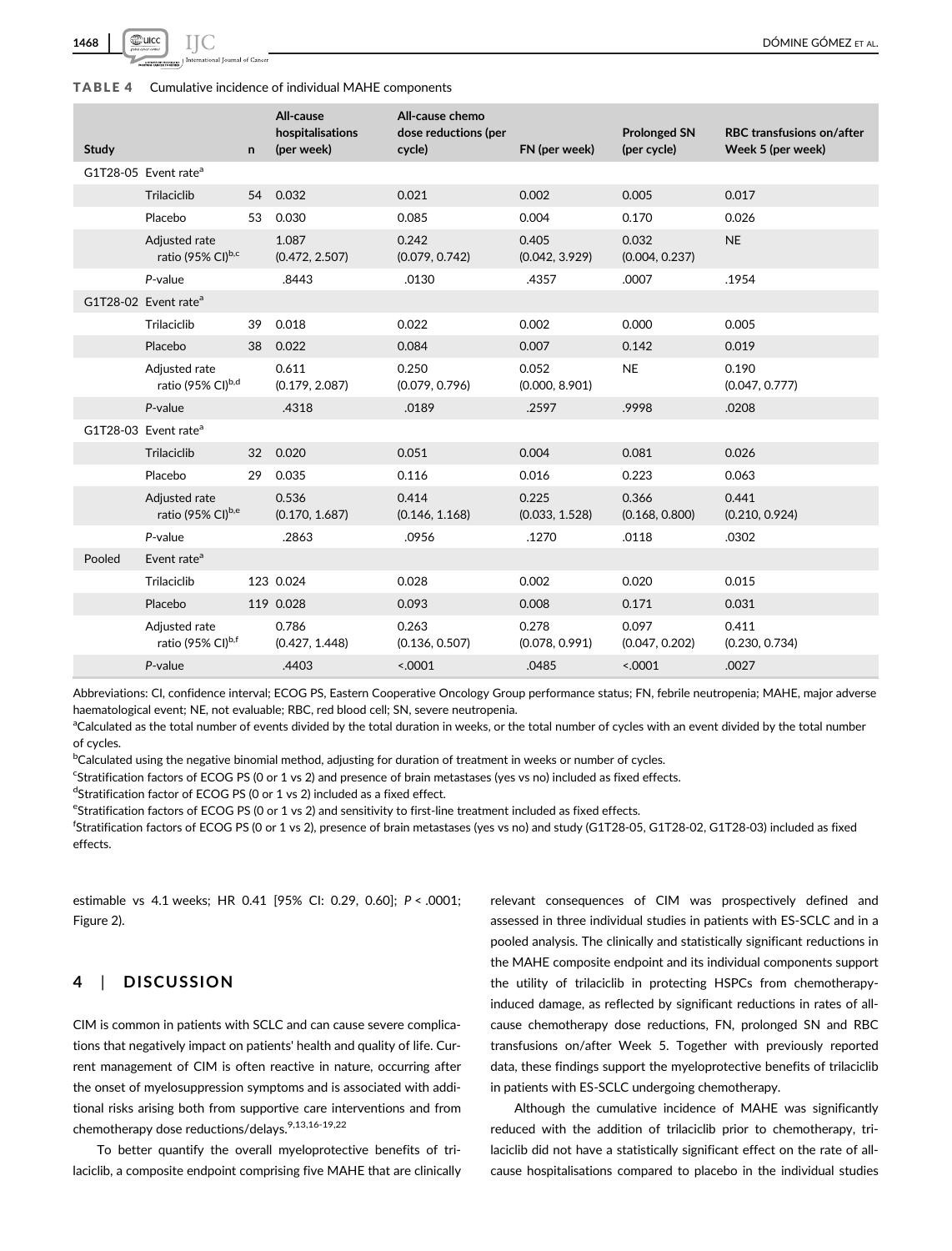

FIGURE 2 Time to first MAHE in the pooled analysis. CI, confidence interval; HR, hazard ratio; MAHE, major adverse haematological event; NE, not estimable [Color figure can be viewed at [wileyonlinelibrary.com\]](http://wileyonlinelibrary.com)

or the pooled analysis. This could be because this endpoint included all hospitalisations, including those due to reasons other than myelosuppression and is therefore not sensitive enough to register changes resulting from the administration of trilaciclib. Indeed, a separate ad hoc analysis of pooled safety data from these three SCLC trials showed that significantly fewer patients receiving trilaciclib were hospitalised specifically owing to CIM or sepsis compared to those receiving placebo, in line with the myeloprotective mechanism of action of trilaciclib.32 Hospital admissions and readmissions are common in oncology care and are often associated with myelosuppression symptoms.36,37 The need to better identify and reduce all preventable hospitalisations due to myelosuppression is therefore a key target area for oncology practices. Notably, CIM and its complications are more likely to occur in older patients; as a result, these patients are more often hospitalised because of life-threatening infectious complications.<sup>38,39</sup> Subgroup analyses have shown that the myeloprotective benefits of trilaciclib vs placebo are observed irrespective of age (<65 or ≥65 years), with greater effects observed among patients aged ≥65 years.<sup>40</sup> Indeed, in this analysis, the cumulative incidence of MAHE was approximately three times lower among patients aged ≥65 years who received trilaciclib compared to older patients who received placebo, suggesting trilaciclib has the potential to minimise CIM and its complications, including hospitalisations, in older patients treated with myelosuppressive chemotherapy. Overall, hospitalisation remains an important component of the MAHE composite endpoint but may be better assessed by focussing on

CIM/sepsis hospitalisations, both for the assessment of the myeloprotective effects of trilaciclib and, potentially, as a general tool to identify and address potentially avoidable hospitalisations due to myelosuppression.

Combined with previously reported findings of reduced CIM across multiple endpoints, reduced use of supportive care and improved quality of life with the addition of trilaciclib, $2^{9-31}$  the findings of the current analysis support the value of the MAHE composite endpoint in evaluating the efficacy of trilaciclib with regard to myeloprotection. Moreover, we suggest that this endpoint could also be evaluated and validated for use in other clinical situations as a metric to monitor the incidence and impact of multilineage myelosuppression. As the components of the MAHE composite endpoint are strongly associated with cytopenias that may compromise treatment outcomes and add to the burden of cancer on healthcare systems, the MAHE endpoint has the potential to be a clinically and economically important endpoint for evaluating oncology treatments in real-world practice.

Regarding the individual MAHE constituents, FN is a rare but serious complication of chemotherapy that constitutes a major cause of morbidity, healthcare resource use and mortality. Even in the absence of fever, prolonged SN places patients at a high risk of serious infection, 8,41,42 thus supporting the inclusion of prolonged SN and FN as components of the MAHE composite.

Monitoring the use of RBC transfusions as part of the MAHE endpoint is also informative. RBC transfusions are most frequently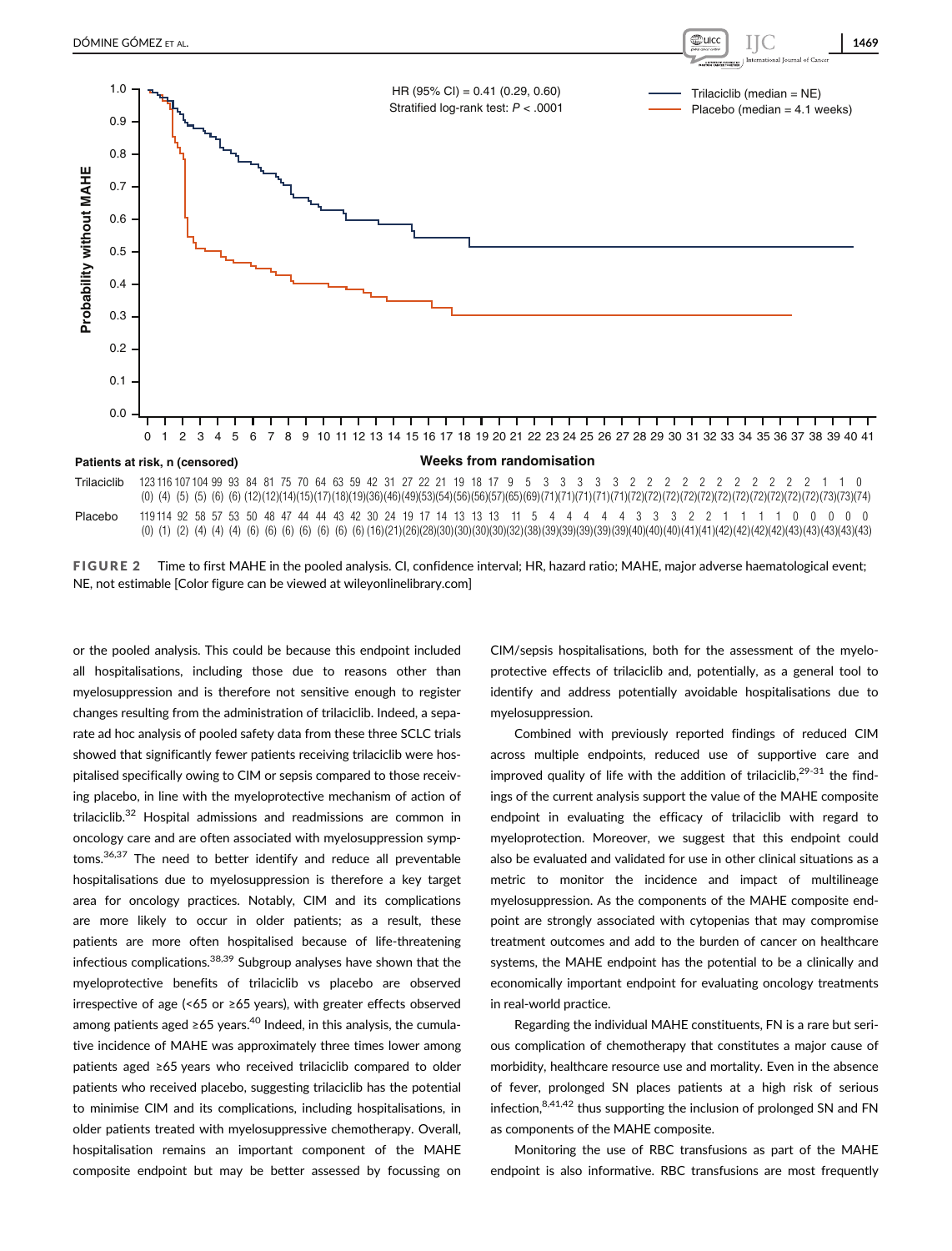prescribed to patients receiving myelosuppressive chemotherapy owing to the presence of anaemia, $43$  with their continued use in patients with chemotherapy-induced anaemia often linked to restrictive ESA labels and concerns that ESAs may increase the risk of tumour progression and/or mortality.<sup>16</sup> However, RBC transfusions incur substantial economic costs and are burdensome to patients.  $18,44$ Blood supplies for transfusions are also finite, and sufficient availability is not always guaranteed, as recently illustrated by shortages during the COVID-19 pandemic.<sup>45</sup>

Patients treated in real-world practice commonly experience chemotherapy dose delays and reductions, for which cytopenias and their consequences are often the main cause.<sup>46</sup> In this regard, monitoring dose reductions as part of the MAHE endpoint could provide a reliable index for ensuring standard-of-care dosing is maintained, alongside improved patient tolerability.

However, the concurrent use of supportive care measures must also be considered. It is important to note that in each of the three individual studies, cumulative rates of MAHE events decreased in the placebo groups after the first chemotherapy cycle. This most likely reflects the fact that supportive measures, including prophylactic GCSF (therapeutic GCSF was allowed in any cycle) and ESAs, were allowed after this time, as per protocol. Moreover, after the first cycle, the probability of remaining free from MAHE appeared to decline less steeply in the placebo group than in the trilaciclib group. This may be due to patients in the placebo group receiving more supportive care measures than those in the trilaciclib group. Indeed, a recent pooled analysis of the three studies showed that, across the treatment period, the use of G-CSFs, ESAs and RBC transfusions on/after Week 5 was significantly higher among patients receiving placebo than those receiving trilaciclib (56.3% vs 28.5%, P < .0001; 11.8% vs 3.3%,  $P = 0.0252$ ; 26.1% vs 14.6%,  $P = 0.0254$ , respectively).<sup>47</sup>

In addition to the impact of myelosuppression on patients' health and quality of life, the economic impact of haematological AEs and their management is also an important consideration for healthcare systems. It is notable, therefore, that a recent budget impact assessment for trilaciclib in decreasing the incidence of CIM in patients with ES-SCLC found that the incremental cost of trilaciclib was projected to be largely offset by a reduction in the costs of managing AEs related to myelosuppression. Consequently, the net financial impact was estimated to be a budgetary cost saving.<sup>48</sup>

Other clinical contexts may also benefit from the assessment of treatment-induced myelosuppression. Thoracic radiotherapy is often administered as consolidation therapy to patients with ES-SCLC who respond to systemic chemotherapy.<sup>49,50</sup> In addition, the combination of immunotherapy plus radiotherapy is now being investigated in patients with ES-SCLC, on the basis of improvements shown in the non-SCLC setting.<sup>51</sup> Like cytotoxic chemotherapy, radiotherapy damages rapidly proliferating bone marrow cells, which can lead to haematological toxicity.<sup>52</sup> Indeed, in one retrospective analysis of patients with ES-SCLC, there was significantly more leukopenia in patients receiving chemotherapy and radiotherapy than in those receiving chemotherapy alone (53% vs 34%;  $P = .033$ ).<sup>53</sup> Although the clinical effects of trilaciclib have not been investigated in patients

receiving radiation therapy, it is feasible that the myeloprotective effects of trilaciclib when administered prior to chemotherapy may subsequently benefit patients treated in this setting by helping to protect HSPCs from damage before consolidation radiotherapy. The potential effects of trilaciclib in the context of radiotherapy therefore warrant further investigation.

Finally, although there is a theoretical concern that trilaciclib may antagonise the intended antitumor efficacy of chemotherapy in CDK4/6-dependent tumours, trilaciclib had no impact on the efficacy of chemotherapy in the SCLC studies, or in preclinical models of CDK4/6-dependent and -independent tumours.25,29-32,54 In each of the three randomised trials included in this analysis, progression-free survival and overall survival (OS) were similar between the trilaciclib and placebo arms.<sup>29-31</sup> Moreover, in study G1T28-05, median OS with trilaciclib prior to etoposide/carboplatin/atezolizumab (12.0 months) was similar to that observed with etoposide/carboplatin/atezolizumab in the pivotal IMPower133 study (12.3 months). 3,29

Strengths of this analysis include the predefined nature of the MAHE endpoint, and the consistent benefits observed with trilaciclib vs placebo prior to chemotherapy across multiple studies. The analysis was limited by the relatively small number of patients enrolled in these studies, as reflected by the fact that differences between trilaciclib and placebo were not consistently observed in individual studies for some of the MAHE components. Nonetheless, pooling of the datasets, which was supported statistically, allowed the effect of trilaciclib on these endpoints to be assessed with greater statistical accuracy. An additional limitation is that the impact of trilaciclib in combination with other commonly used second- or later-line chemotherapy options for SCLC (aside from topotecan) was not evaluated. Overall, however, this analysis strengthens the conclusion that trilaciclib is well tolerated and acts as a myeloprotection agent, reducing CIM and its consequences across multiple haematopoietic cell lineages.

In conclusion, the robust improvements in the exploratory MAHE composite endpoint across the three studies and the pooled analysis further support the myeloprotective benefits of trilaciclib and its ability to improve the safety of chemotherapy regimens used to treat patients with ES-SCLC. Using the MAHE endpoint to assess clinical and health economic outcomes may help to ensure optimal patient care.

#### ACKNOWLEDGEMENTS

We thank and acknowledge all the patients, their families and study personnel for participating in the studies. Medical writing assistance was provided by Christine Ingleby, Alligent Europe (Envision Pharma Group), funded by G1 Therapeutics, Inc.

#### CONFLICT OF INTEREST

Dr Manuel Dómine Gómez has participated in lectures and advisory boards for AstraZeneca, Bristol Myers Squibb, Boehringer Ingelheim, MSD, Pfizer and Roche, and has received support for attending meetings and/or travel from AstraZeneca, Boehringer Ingelheim, Pfizer and Roche. Drs Tibor Csőszi, Iveta Kudaba, Krasimir Nikolov and Davorin Radosavljevic have no conflicts of interest to declare. Dr Jana Jaal has received research funding from G1 Therapeutics and AstraZeneca,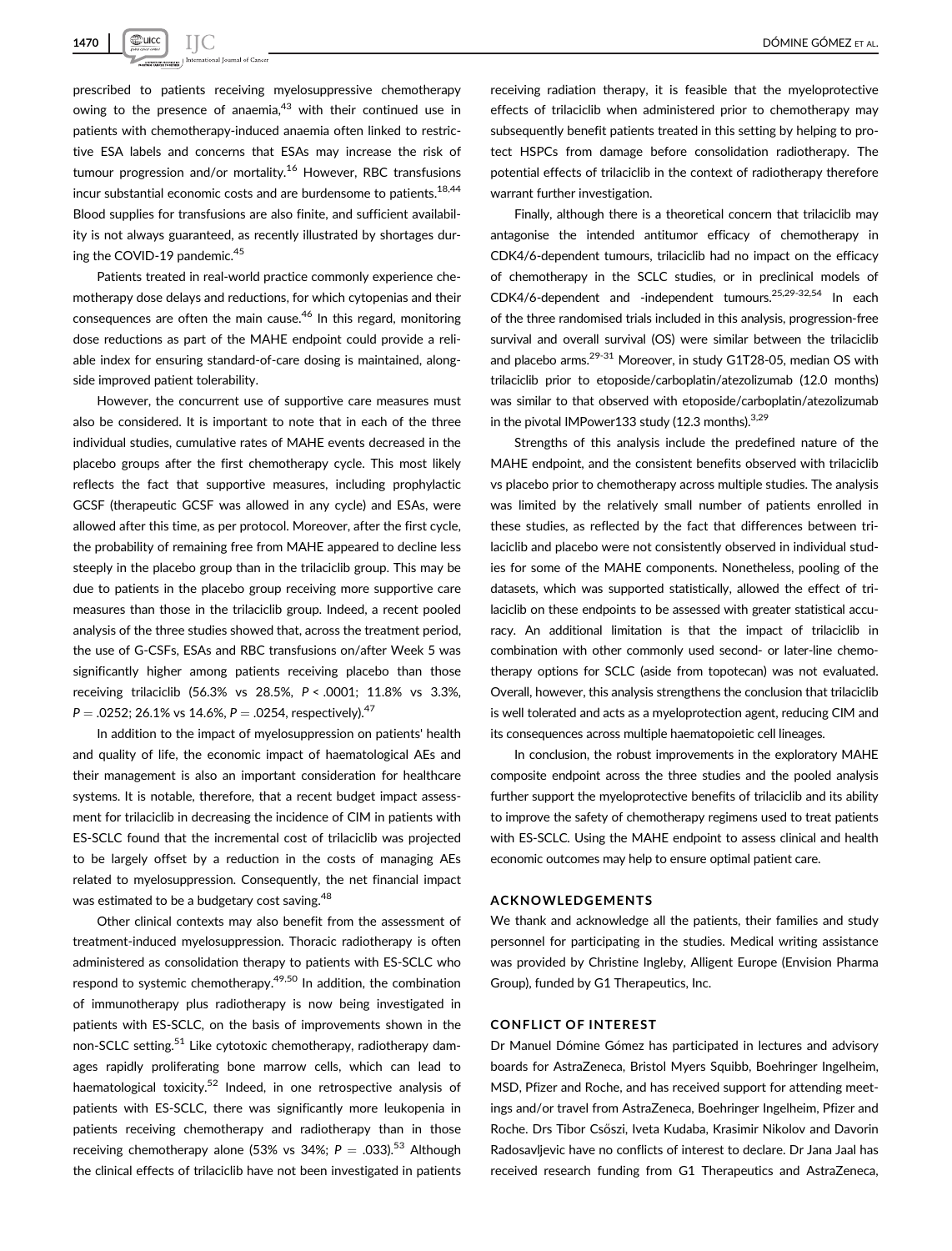has participated in advisory boards for AstraZeneca, Boehringer Ingelheim and MSD, and has received support for attending meetings and/or travel from AstraZeneca and MSD. Dr Jie Xiao was an employee and shareowner of G1 Therapeutics, Inc. at the time of study and manuscript preparation. Drs Janet K. Horton and Rajesh K. Malik are employees and shareowners of G1 Therapeutics, Inc. Dr Janakiraman Subramanian has consulted for AstraZeneca, Boehringer Ingelheim, Eli Lilly, G1 Therapeutics, Jazz Pharma, Novartis, Pfizer and Takeda, has participated as a speaker for AstraZeneca, Boehringer Ingelheim and Eli Lilly and has provided writing support for AstraZeneca, Boehringer Ingelheim and Novartis.

## DATA AVAILABILITY STATEMENT

The data that support the findings of this study are available from the corresponding author upon reasonable request.

#### **REFERENCES**

- 1. Wang S, Zimmermann S, Parikh K, Mansfield AS, Adjei AA. Current diagnosis and management of small-cell lung cancer. Mayo Clin Proc. 2019;94:1599-1622.
- 2. PDQ Adult Treatment Editorial Board. Small cell lung cancer treatment (PDQ<sup>®</sup>): health professional version. PDQ Cancer Information Summaries. Bethesda, MD: National Cancer Institute (US); 2002.
- 3. Horn L, Mansfield AS, Szczęsna A, et al. First-line atezolizumab plus chemotherapy in extensive-stage small-cell lung cancer. N Engl J Med. 2018;379:2220-2229.
- 4. Paz-Ares L, Dvorkin M, Chen Y, et al. Durvalumab plus platinumetoposide versus platinum-etoposide in first-line treatment of extensive-stage small-cell lung cancer (CASPIAN): a randomised, controlled, open-label, phase 3 trial. Lancet. 2019;394:1929-1939.
- 5. Dómine M, Moran T, Isla D, et al. SEOM clinical guidelines for the treatment of small-cell lung cancer (SCLC) (2019). Clin Transl Oncol. 2020;22:245-255.
- 6. Barreto JN, McCullough KB, Ice LL, Smith JA. Antineoplastic agents and the associated myelosuppressive effects: a review. J Pharm Pract. 2014;27:440-446.
- 7. Povsic M, Enstone A, Wyn R, Kornalska K, Penrod JR, Yuan Y. Realworld effectiveness and tolerability of small-cell lung cancer (SCLC) treatments: a systematic literature review (SLR). PLoS One. 2019;14: e0219622.
- 8. Li Y, Klippel Z, Shih X, Reiner M, Wang H, Page JH. Relationship between severity and duration of chemotherapy-induced neutropenia and risk of infection among patients with nonmyeloid malignancies. Support Care Cancer. 2016;24:4377-4383.
- 9. Bryer E, Henry D. Chemotherapy-induced anemia: etiology, pathophysiology, and implications for contemporary practice. Int J Clin Transfus Med. 2018;6:21-31.
- 10. Weycker D, Hatfield M, Grossman A, et al. Risk and consequences of chemotherapy-induced thrombocytopenia in US clinical practice. BMC Cancer. 2019;19:151.
- 11. Epstein RS, Aapro MS, Basu Roy UK, et al. Patient burden and realworld management of chemotherapy-induced myelosuppression: results from an online survey of patients with solid tumors. Adv Ther. 2020;37:3606-3618.
- 12. Ardizzoni A, Favaretto A, Boni L, et al. Platinum-etoposide chemotherapy in elderly patients with small-cell lung cancer: results of a randomized multicenter phase II study assessing attenuated-dose or full-dose with lenograstim prophylaxis—a Forza Operativa Nazionale Italiana Carcinoma Polmonare and Gruppo Studio Tumori Polmonari Veneto (FONICAP-GSTPV) study. J Clin Oncol. 2005;23:569-575.
- 13. Lyman GH. Impact of chemotherapy dose intensity on cancer patient outcomes. J Natl Compr Canc Netw. 2009;7:99-108.
- 14. Crawford J, Denduluri N, Patt D, et al. Relative dose intensity of firstline chemotherapy and overall survival in patients with advanced non-small-cell lung cancer. Support Care Cancer. 2020;28:925-932.
- 15. Aapro M, Beguin Y, Bokemeyer C, et al. Management of anaemia and iron deficiency in patients with cancer: ESMO Clinical Practice Guidelines. Ann Oncol. 2018;29(Suppl 4):iv96-iv110.
- 16. Bohlius J, Bohlke K, Castelli R, et al. Management of cancer-associated anemia with erythropoiesis-stimulating agents: ASCO/ASH Clinical Practice Guideline update. J Clin Oncol. 2019;37:1336-1351.
- 17. Blumberg N, Heal JM, Phillips GL. Platelet transfusions: trigger, dose, benefits, and risks. F1000 Med Rep. 2010;2:5.
- 18. Corey-Lisle PK, Desrosiers MP, Collins H, et al. Transfusions and patient burden in chemotherapy-induced anaemia in France. Ther Adv Med Oncol. 2014;6:146-153.
- 19. Kuter DJ. Managing thrombocytopenia associated with cancer chemotherapy. Oncology (Williston Park). 2015;29:282-294.
- 20. Kuderer NM, Dale DC, Crawford J, Lyman GH. Impact of primary prophylaxis with granulocyte colony-stimulating factor on febrile neutropenia and mortality in adult cancer patients receiving chemotherapy: a systematic review. J Clin Oncol. 2007;25:3158-3167.
- 21. Lambertini M, Del Mastro L, Bellodi A, Pronzato P. The five "Ws" for bone pain due to the administration of granulocyte-colony stimulating factors (G-CSFs). Crit Rev Oncol Hematol. 2014;89:112-128.
- 22. Lyman GH, Yau L, Nakov R, Krendyukov A. Overall survival and risk of second malignancies with cancer chemotherapy and G-CSF support. Ann Oncol. 2018;29:1903-1910.
- 23. Liou SY, Stephens JM, Carpiuc KT, Feng W, Botteman MF, Hay JW. Economic burden of haematological adverse effects in cancer patients: a systematic review. Clin Drug Investig. 2007;27:381-396.
- 24. Kawatkar AA, Farias AJ, Chao C, et al. Hospitalizations, outcomes, and management costs of febrile neutropenia in patients from a managed care population. Support Care Cancer. 2017;25:2787- 2795.
- 25. Bisi JE, Sorrentino JA, Roberts PJ, Tavares FX, Strum JC. Preclinical characterization of G1T28: a novel CDK4/6 inhibitor for reduction of chemotherapy-induced myelosuppression. Mol Cancer Ther. 2016;15: 783-793.
- 26. He S, Roberts PJ, Sorrentino JA, et al. Transient CDK4/6 inhibition protects hematopoietic stem cells from chemotherapy-induced exhaustion. Sci Transl Med. 2017;9:eaal3986.
- 27. Thill M, Schmidt M. Management of adverse events during cyclindependent kinase 4/6 (CDK4/6) inhibitor-based treatment in breast cancer. Ther Adv Med Oncol. 2018;10:1758835918793326.
- 28. Li C, Hart L, Owonikoko TK, et al. Trilaciclib dose selection: an integrated pharmacokinetic and pharmacodynamic analysis of preclinical data and Phase Ib/IIa studies in patients with extensive-stage small cell lung cancer. Cancer Chemother Pharmacol. 2021;87:689-700.
- 29. Daniel D, Kuchava V, Bondarenko I, et al. Trilaciclib prior to chemotherapy and atezolizumab in patients with newly diagnosed extensive-stage small cell lung cancer: a multicentre, randomised, double-blind, placebo-controlled phase II trial. Int J Cancer. 2021;148: 2557-2570.
- 30. Weiss JM, Csoszi T, Maglakelidze M, et al. Myelopreservation with the CDK4/6 inhibitor trilaciclib in patients with small-cell lung cancer receiving first-line chemotherapy: a phase Ib/randomized phase II trial. Ann Oncol. 2019;30:1613-1621.
- 31. Hart LL, Ferrarotto R, Andric ZG, et al. Myelopreservation with trilaciclib in patients receiving topotecan for small cell lung cancer: results from a randomized, double-blind, placebo-controlled phase II study. Adv Ther. 2021;38:350-365.
- 32. Weiss J, Goldschmidt J, Andric Z, et al. Effects of trilaciclib on chemotherapy-induced myelosuppression and patient-reported outcomes in patients with extensive-stage small cell lung cancer: pooled